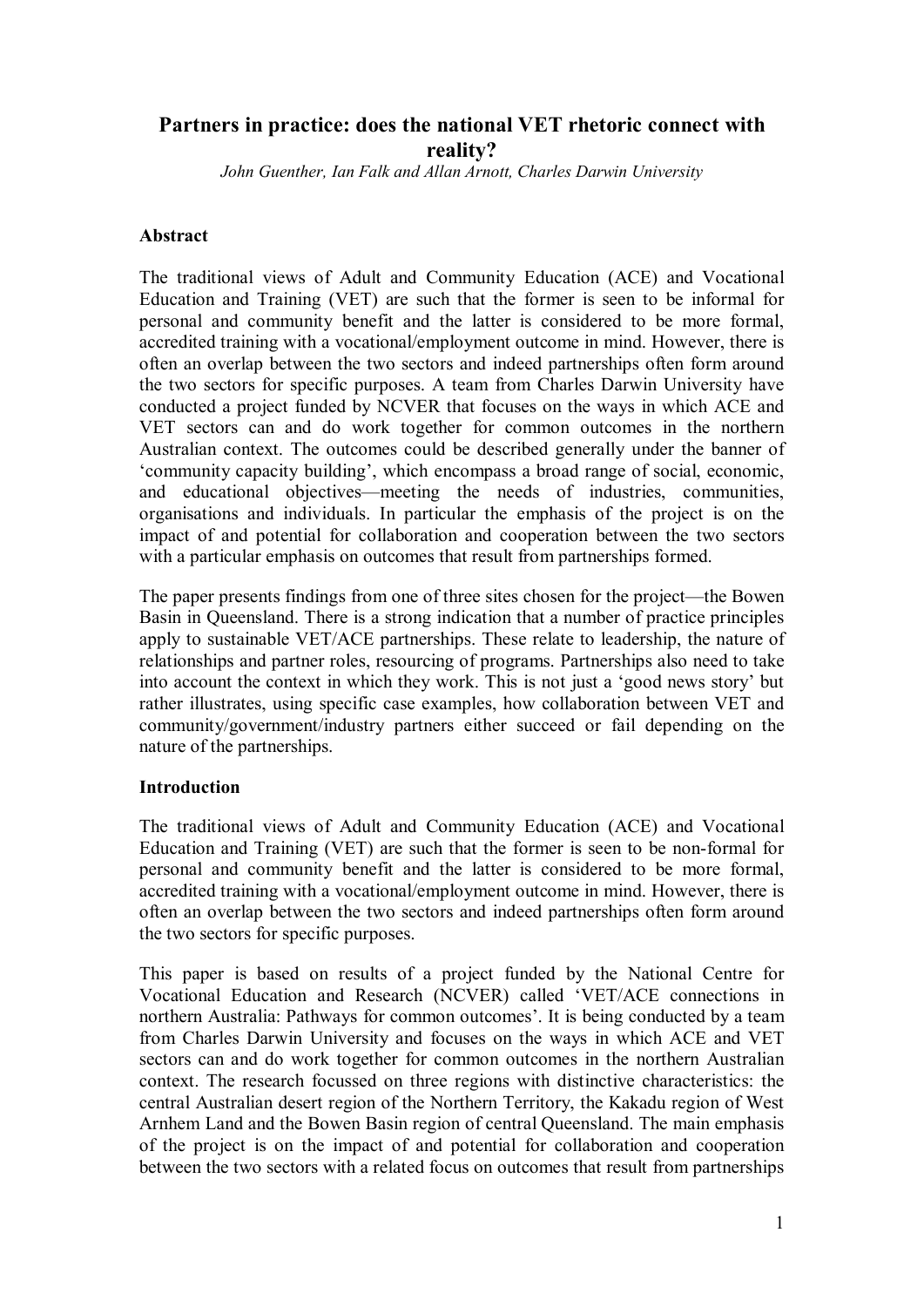formed. Results from one of the sites, the Bowen Basin, are presented and discussed. The focus of the paper is on practice principles that emerge from an analysis of interviews with VET/ACE partnership stakeholders. Implications and conclusions are drawn from the nature of the partnerships and the practice principles.

## **Literature**

As noted in the introduction, the traditional views of ACE and VET are such that the former is seen to be non-formal, essentially non-institutional and for personal and community benefit, while the latter is considered to be more formal, institutional, accredited training with a vocational/employment outcome in mind. The distinctions between 'non-formal', 'informal' and 'formal' may be important to help our understanding of the apparent differences between distinct ACE and VET 'sectors'. Some prefer not to distinguish between informal and non-formal. For example, Colley et al. (2003:viii) conclude that: 'There is no clear difference between informal and non-formal learning. The terms are used interchangeably…'. However, others argue differently suggesting that 'non-formal' learning is structured, intentional and officially recognised, while 'informal' learning is incidental, unstructured and officially not recognised (e.g. European Commission 2001; OECD 2003).

In terms of the defined sectors then, ACE tends to align more closely with non-formal learning and VET with formal learning. Boundaries between the two sectors, however, are becoming blurred or contested (Chapman et al. 2001). Birch et al. (2003), commenting on the ACE sector, state that 'An increasing trend is the provision of distinctly vocational and accredited training, so-called VET ACE, which now accounts for half of reported ACE' (p. 44).

## *Defining ACE and VET*

Knight and Nestor (2000) define ACE as 'intended principally for adults, including general, vocational, basic and community education, and recreation, leisure and personal enrichment programs'. It is thus a response to the lifelong learning needs of the community (DECS ACT 2005)—a fourth sector of education, with schools, higher education and VET being the other three. The defining characteristics of ACE include: easy access and flexible participation; consumer-driven and learner-centred classes and courses; a wide variety of learning in areas ranging from selfimprovement, general education, leisure, personal and community development, employment skills and preparation for vocational education and training; and a second chance role (Golding, Davies & Volkoff 2001; DECS ACT 2005).

Many ACE providers offer vocational education and training both as non-formal and as accredited courses, with some ACE providers being Registered Training Organisations (Hawke et al. 2002). According to NCVER (2003), approximately three quarters of the nearly 21,000 hours delivered as ACE in 2001 were vocational in nature. ACE is therefore a significant part of the Australian Training System (Commonwealth of Australia 2005; NCVER 2001).

The Australian National Training Authority (ANTA 2004) defines vocational education and training as:

post-compulsory education and training, excluding degree and higher level programs delivered by higher education institutions, which provides people with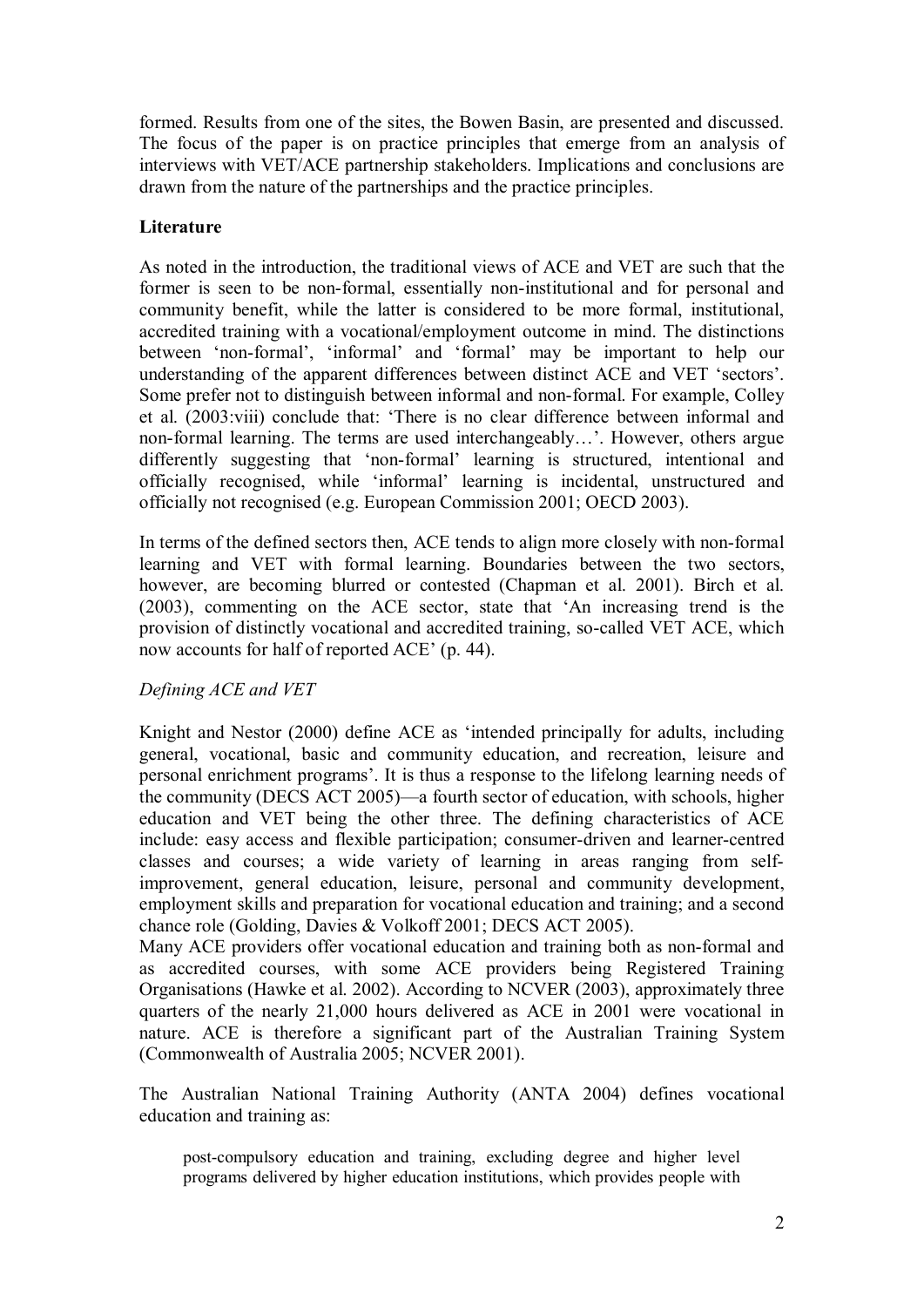occupational or workrelated knowledge and skills. VET also includes programs which provide the basis for subsequent vocational programs.

The mission statement of the national VET system is 'to ensure that the skills of the Australian labour force are sufficient to support internationally competitive commerce and industry and to provide individuals with opportunities to optimise their potential' (ANTA 1998).

### *VET/ACE partnerships: Why do they form?*

Crosssectoral partnerships between educational institutions, employers, community bodies and local education authorities are sometimes formed in order to address local labour market needs. In the United Kingdom, for example, the British Lifelong Learning partnerships and Learning and Skills Councils coordinate training across adult, community education and post-school sectors (Kearns & Papadopoulos 2000). Some ACE providers operate in partnership with schools, co-delivering programs with schools to ensure students stay engaged in the learning process (Dunn & Joseph 2004). The purpose and origin of the partnerships, which may be the result of community led or external drivers (Billett et al. 2005) to a large extent determines the development and outcomes of the partnership (Kilpatrick & Guenther 2003). VET/ACE collaborations in northern Australia are entirely consistent with the various models discussed above.

The linkages that exist between ACE and VET remain sporadic (Wheelahan 2000). Partnerships and collaborative arrangements between schools, VET and ACE providers are advocated in order to address the general and vocational needs of school students enrolled in applied learning and vocational education courses (Henry  $\&$ Grundy 2004). Kearns (2004) notes increasingly active collaboration between education sectors in Australia, 'with adult and community education, schools, VET, and universities collaborating and contributing …. [and] learning brokers active in building partnership and collaboration' (p. 17).

#### *Bowen Basin context*

The Bowen Basin is located in central Queensland in an area extending from the south of Emerald to the north of Moronbah. The main service centres for the region are Mackay and Rockhampton. Economically the region is driven primarily by coal mining but it is historically an agricultural area, predominantly cattle and to a lesser extent horticulture, sheep and dairy (CQANM 2002). Formal training in the region is largely driven by the needs of the coal mining industry and allied industries (notably energy), which are reportedly experiencing skills shortages (CQRPAC 2002). The non-formal/community based/adult learning sector is driven also to some extent by the needs of industry, which funds community based learning initiatives partly in order to make mining communities more liveable (e.g. BMA 2004; CSRM 2005).

#### **Project methodology**

The research on which this project is based relies on a mixed methods or mixed models approach (Creswell 2003; Tashakkori & Teddlie 1998), drawing on publicly available statistical data to provide informing contextual background, data collected on-site in the form of semi-structured interviews, and data collected on-site in the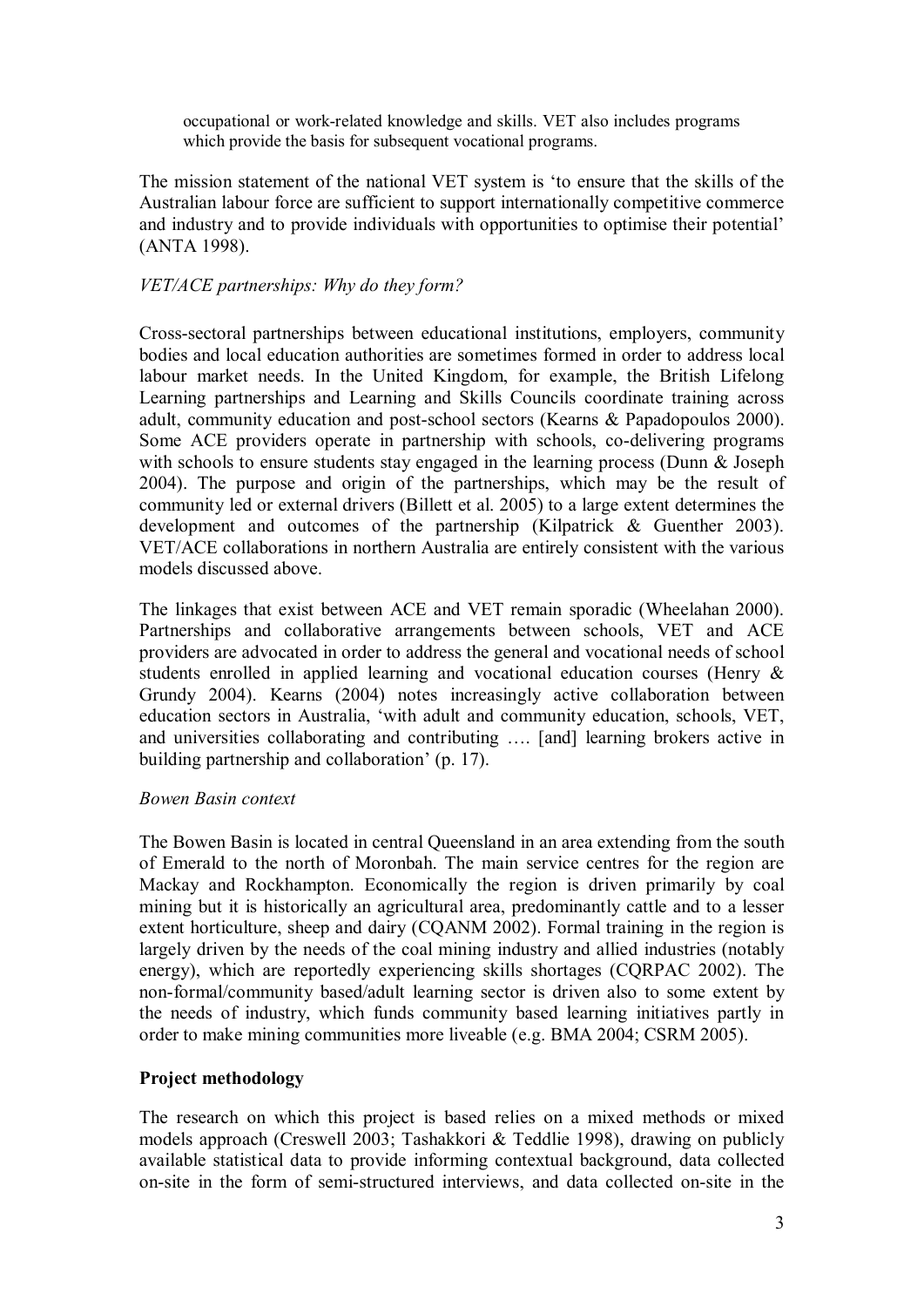form of additional literature and locally relevant documents. The findings presented here are drawn primarily from the results of the semi-structured interviews conducted on-site, but informed by the relevant quantitative data collected throughout the project. The quantitative–qualitative sequence follows Creswell's (2003:215) 'sequential explanatory strategy', characterised by 'the collection and analysis of quantitative data followed by the collection and analysis of qualitative data'. While Creswell suggests that the priority for this strategy is typically given to the quantitative data, in the case of this research, the emphasis is on the qualitative study. The study fits a model described by Tashakkori and Teddlie (1998:44) as 'Quantitative methods to enlarge on qualitative study'.

The project proposal indicated that three case study sites would be used for the research: the Bowen Basin area of central Queensland, the central Australian region of the Northern Territory and the Kakadu region of West Arnhem Land, also in the Northern Territory. This paper reports on findings drawn from the Bowen Basin site. A minimum of 12 interviews were to be conducted at each site with key stakeholder groups identified in the proposal. Sample selection follows a 'purposeful' or 'purposive' sampling strategy (Patton 2002:230). The focus of this paper is a set of findings relating to one of the project research questions: What can existing/emerging VET/ACE providers do to increase the probability of successful socio-economic outcomes?

Stakeholder groups identified as potential participants in the Bowen Basin site included TAFE representatives, community development officers, mining industry representatives, providers with an ACE focus, schools, regional development groups, and other organisations where learning partnerships were involved. In all, 13 interviews were conducted at the Bowen Basin site. Interviews were conducted in several locations including Rockhampton, Emerald, Dysart, Middlemount and Yeppoon. Face to face interviews were conducted in the week commencing 12 September 2005. Each interview ran for approximately 30-40 minutes and was recorded for later transcription. Transcribed texts were analysed with NVivo2™ using a coding framework agreed to for each site.

## **Findings and discussion: partnerships and practice principles**

The findings presented here relate to practice principles for VET and ACE partnerships identified in the Bowen Basin. While one of the purposes of the research questions was to identify factors that contribute to success of partnerships, respondents offered comments on successes and failures of partnerships. The findings presented here show only the most frequently identified issues.

## *The nature of VET/ACE partnerships in the Bowen Basin*

Table 1 shows partnerships reviewed in the Bowen Basin site as part of the VET/ACE connections project. The table demonstrates the diversity of stakeholders and purposes of the partnerships. None of the partnerships could be described as being driven by a desire by VET or ACE providers to work together to achieve joint goals. However, each of the partnerships involves elements that bring together VET and ACE stakeholders to varying degrees.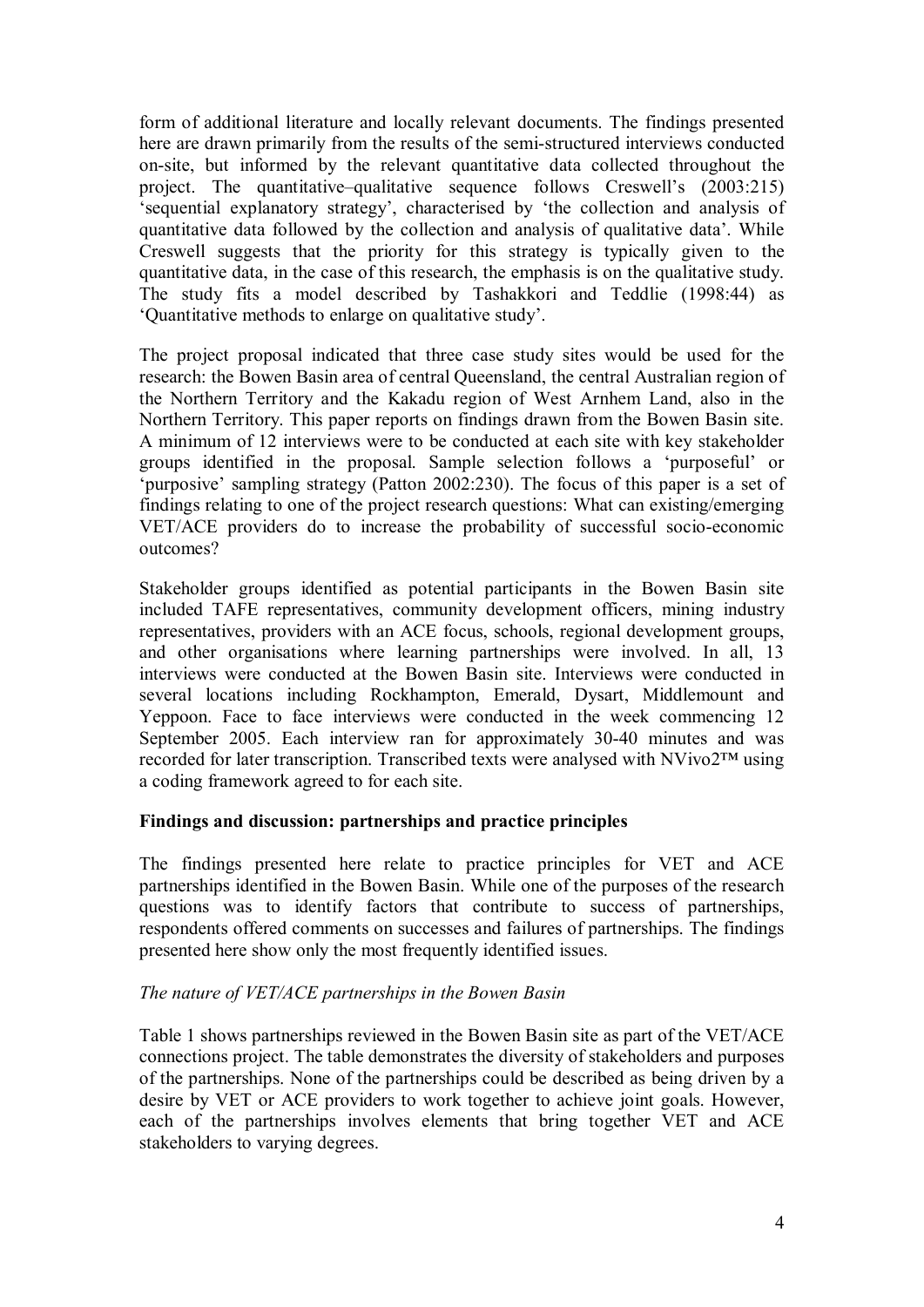| Main partner organisations*                                           |
|-----------------------------------------------------------------------|
| Highlands Development Corporation (CHDC)**:<br>Central                |
| Queensland Government Department of Employment and Training           |
| <b>BHP Mitsubishi Alliance (BMA)</b> ; Learning Network Queensland;   |
| Education Queensland; Dysart Youth Training Centre                    |
| Queensland Government Departments of Local Government and             |
| Planning and Employment and Training; Commerce Queensland,            |
| community organisations, industry organisations and associations      |
| Highlands Development Corporation:<br>Central<br>Education            |
| Queensland; TAFE; Education Training and Reforms for the Future       |
| <b>Emerald District Youth Advisory Taskforce</b>                      |
| Queensland Department of State Development, Trade and                 |
| Innovation; Central Queensland University; Shires of Rockhampton      |
| City, Livingstone, Mt Morgan, Fitzroy                                 |
| Broadsound Shire Council: Peak Downs Shire Council: <b>Queensland</b> |
| <b>Department of Communities</b>                                      |
| Several universities; Open Learning Institute of TAFE and other TAFE  |
| campuses; local shires; Queensland Department of Employment and       |
| Training: Queensland Department of Education and the Arts—            |
| Office of Higher Education, <b>BMA</b>                                |
| BMA, Education Queensland, local schools; Griffith University.        |
|                                                                       |
|                                                                       |

**Table 1. Bowen Basin partnerships reviewed as part of the VET/ACE connections project** 

\* Lead/funding agencies are shown in bold

\*\*CHDC is itself a partnership funded by Bauhinia, Emerald, Jericho, Duaringa and Peak Downs Shires

If the various partner roles are described in terms of formal, non-formal and informal learning activities, a full array of permutations and combinations of these are represented in the partnerships. For example, the BMA Central Highlands Learning Development Centre (LDC) involves partners that are primarily engaged in formal learning activities with school students through Education Queensland, non-formal activities through the professional development activities of teachers by the cluster and informal learnings that occur incidentally as a result of the parent-teacher relationships that develop. Variations of this type of scenario are repeated in almost all the partnerships.

#### *Taking into account the partnership context*

Most respondents prefaced their discussion about 'what works' with an acknowledgement of the importance of local and regional context. An understanding of the historical context was considered particularly important for many respondents. This historical context had a political, social and economic dimension to it. Several respondents commented on the importance of understanding and being responsive to the local and regional historical context. One respondent with several years experience working in community based programs prefaced her remarks about partnerships in the region as follows:

So the understanding of the history has always helped, I think, and the changing nature of the social and the economic climates around the regions is important.

For those reliant on government funding, working with departments and their bureaucracies presented its own challenges. Several respondents gave examples of how attempts to form and develop partnerships were stymied because of 'internal politics', strict adherence to rules or a desire to 'protect a patch of territory'. These challenges then formed part of the contextual reality in which organisations worked.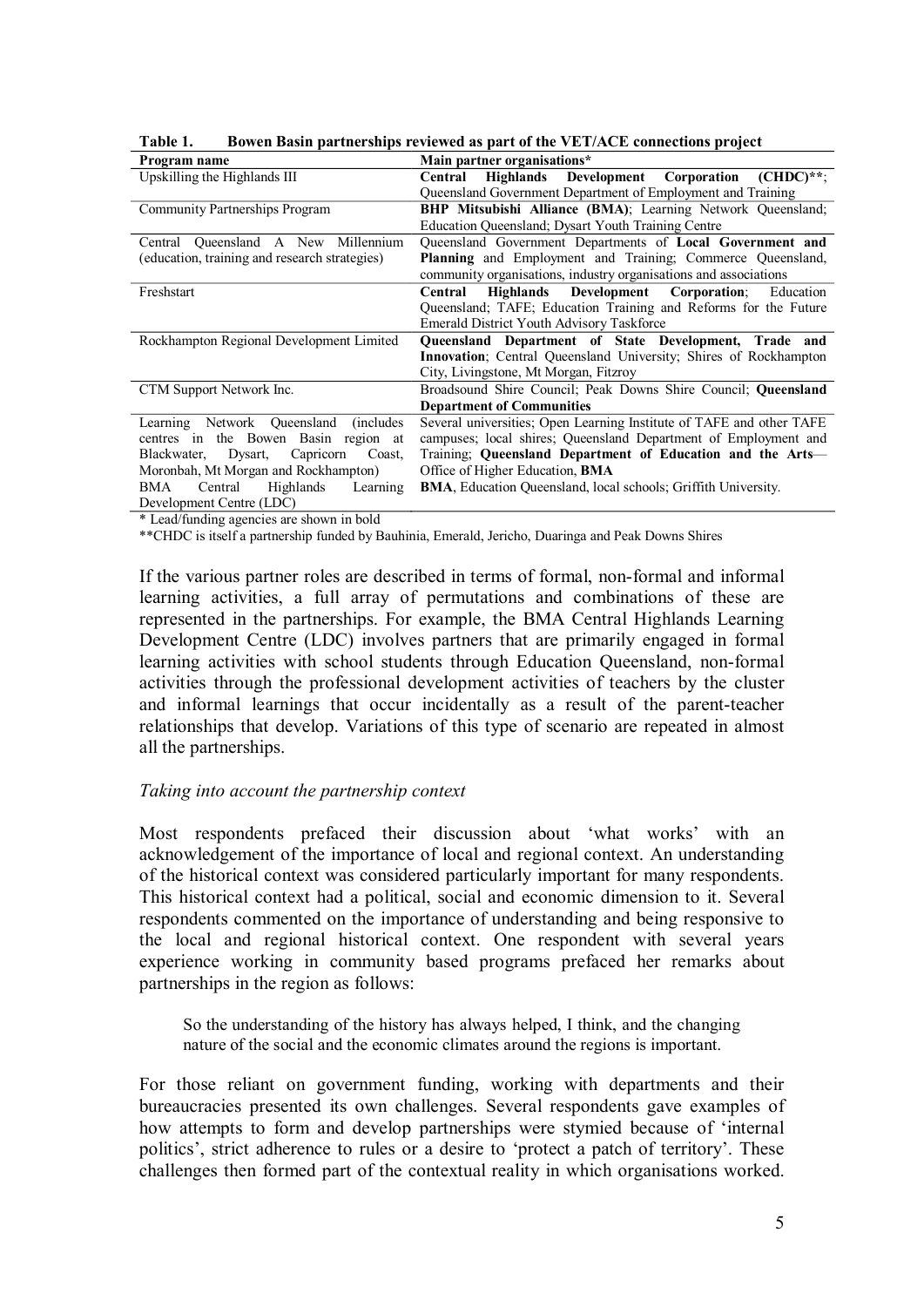For example, one (predominantly ACE) training provider described her attempts to form partnerships with a TAFE provider:

…they say they want to partner but then again its internal politics and fiefdom type stuff that prevents things from happening.

### *Partner relationships*

The most important factor contributing to the effectiveness of partnerships was described in terms of relationships. Every respondent suggested ways in which partnerships were impacted by relationships in some way or another. For some, relationships were also described in terms of trust, honesty and mutual benefit. For others it was about communication. Often the issues of trust, communication and 'working for a common purpose' were linked together in the same sentence. Most respondents indicated that they relied on the relationships ahead of structure.

One respondent, involved as a training broker in several community linkages described the way she made her various community partnerships work for her. She went on to describe how she actively worked to build those relationships as a means of achieving her desired outcomes.

The relationships are everything to me. I suppose it's about building the relationships and the trust.

Even in contexts where relationship building was not an intentional activity, the importance of interdependent, mutually beneficial relationships was still evident. Commenting on the success of a mining company–community partnership with several training/learning components, a community development officer's comments about these relationships, highlights another aspect of the importance of pre-existing trust in a community.

In a small community [partners work together] because they depend on each other. You are in contact with each other all the time, you know what's going on and you help each other in the community.

It is evident that much of the learning that occurs in and through partnerships is informal. Learning is implicit in the above quote in several ways. The reason that people 'know what's going on' is because of the 'contact', the way people depend on each other and the way they help each other. Further, it could be argued that these informal learnings support other formal and non-formal learning activity. For example, an ACE partner described the incidental learnings that occurred as a 70 year old man overcame isolation and potential mental health problems, She commented that these learnings are 'not quantifiable in the government sense'.

Trust was seen to be both an ingredient of a successful partnership (see earlier quote) and an outcome. The following quote from a regional development representative in Emerald was the first 'outcome' to be identified.

I suppose there is an intrinsic outcome, which is the trust.

He went on to say that over a five-year timeframe the results of the organisation spoke for themselves and this gave the funding body confidence to continue funding through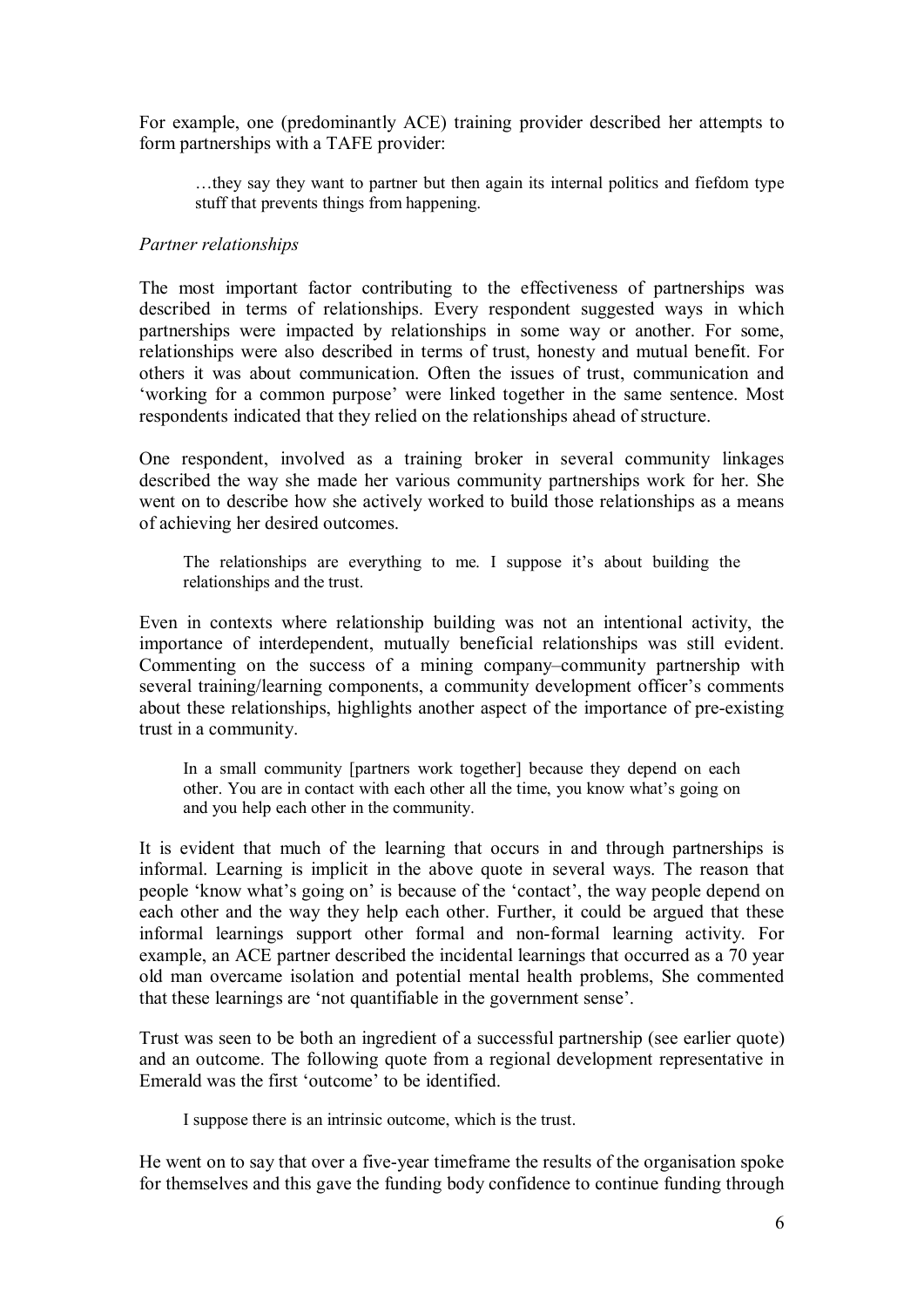to a third iteration of a particular partnership program. While the examples given here have been mainly positive, respondents reported negative experiences of relationships and broken trust that worked against partnerships.

### *Resourcing*

There was a general consensus that the level of funding was not an issue. Many respondents alluded to the relative wealth of resources in the region and recipients of funds from mining companies commented favourably about their access to funding over the long term. However, those with experience of trying to access government funding for training/learning programs expressed some concern about having to meet strict or changing funding criteria and dealing with bureaucracy. A quote from an ACE provider highlights this issue:

They've rearranged their funding packages and now they've got one that's more employment outcome oriented and so it's very difficult and it is not just us as a lot of other organisations that won't take on those projects.

Three of the eight VET/ACE partnerships explored in the Bowen Basin involved a mining company, which funded community oriented programs. The other partners included schools, a recognised ACE provider and a community-based youth training centre. In each case the mining company had provided sustained and long term support for the partner organisations. There was wide acknowledgement from the partners that this resourcing was essential for the sustainability of programs.

Resourcing was not just about funding. One of the recurring themes that most respondents spoke about related to the importance of getting the right people to do the tasks of the partnership. The following quote from a TAFE representative reflects this view:

Most of those programs are pretty dependent on one or two key staff. They only support one or two staff directly and it depends on the quality of those staff as to how successful they are.

These 'quite talented staff' referred to in the above quote were also recognised for their worth by the regional development organisation that employed them. The manager of the organisation clearly identified these people as a strength of the organisation in the following quote:

We've just got great quality people. They are hard to come by. They are really highlevel professionals. They are autonomous; they are passionate about what they do.

There were some who suggested that finding people to fill key positions was a major concern—attracting people to a regional area with the right mix of skills was identified as a key issue. The quote above points to the problem that quality people are 'hard to come by'.

## *Leadership*

Most respondents described the importance of leadership in making partnerships effective. Leaders were variously described as 'community champions', 'drivers',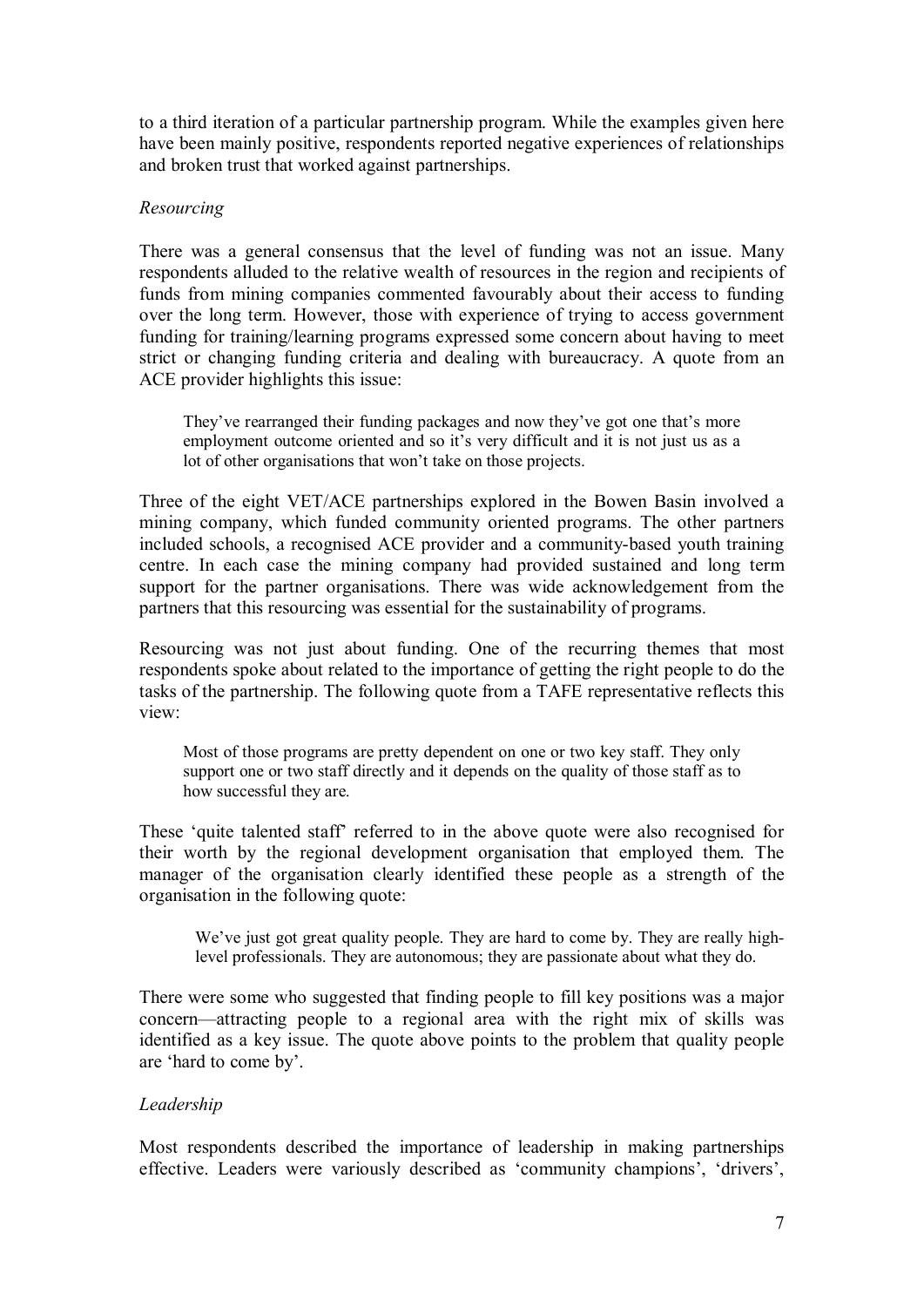'proactive', 'advocates', 'visionary', 'opening doors', and 'making stuff happen'. These words—used by respondents—describe the importance of leadership in terms of function.

Two types of leaders emerged from the interviews: those who were leaders of the partnership and those who were leaders of the partner organisations. The former tended to act as brokers for the partners. The latter tended to be community networkers and local 'shakers and movers'. The broker tended to draw in resources for the partnership while the networker tended to make good use of those resources. The broker was also more of a big picture person, putting forward ideas and concepts. One of these leaders described his role in the following way:

I think the reality is that the leader drives it a fair bit so I will be batting up a lot of issues in concepts and ideas and suggestions to the board and to other community groups and industry all the time.

Another respondent described a different leader's role as a motivator—one who helped other people see the opportunities:

And he has driven an agenda of partnerships and looking for those opportunities, a real opportunist is this guy. You have to run behind him with a fan and hose because of the fire lighting that goes on but he certainly I feel stirred a lot of people into seeing opportunities other than just apprenticeships.

The latter group is described by a mining company representative as people who get successful results:

So our programs would not be a success if it wasn't for those leaders... just about every one of our community leaders—we funded them in many respects. You meet them everywhere. I meet them all the time.

Both of these leadership roles were seen to be strategically important for the direction of the partnership on the one hand and the implementation of the partnerships goals on the other.

#### *Five implications arising*

Five implications arising out of the practice principles are now presented. Some discussion under each implication heading is also offered.

#### *Implication 1: The research confirms the contention of the literature review that the boundaries between VET and ACE are indeed blurring.*

The Bowen Basin site's partnerships demonstrated that VET providers are involved in what might be considered ACE provision and vice versa. In some cases the ACE training was a precursor to more formalised training. In other cases it was an adjunct to accredited training. The trend is also being driven by the realities of local contexts, such that skills shortages mean that there is an increasing need to re-engage those not in the workforce into employment.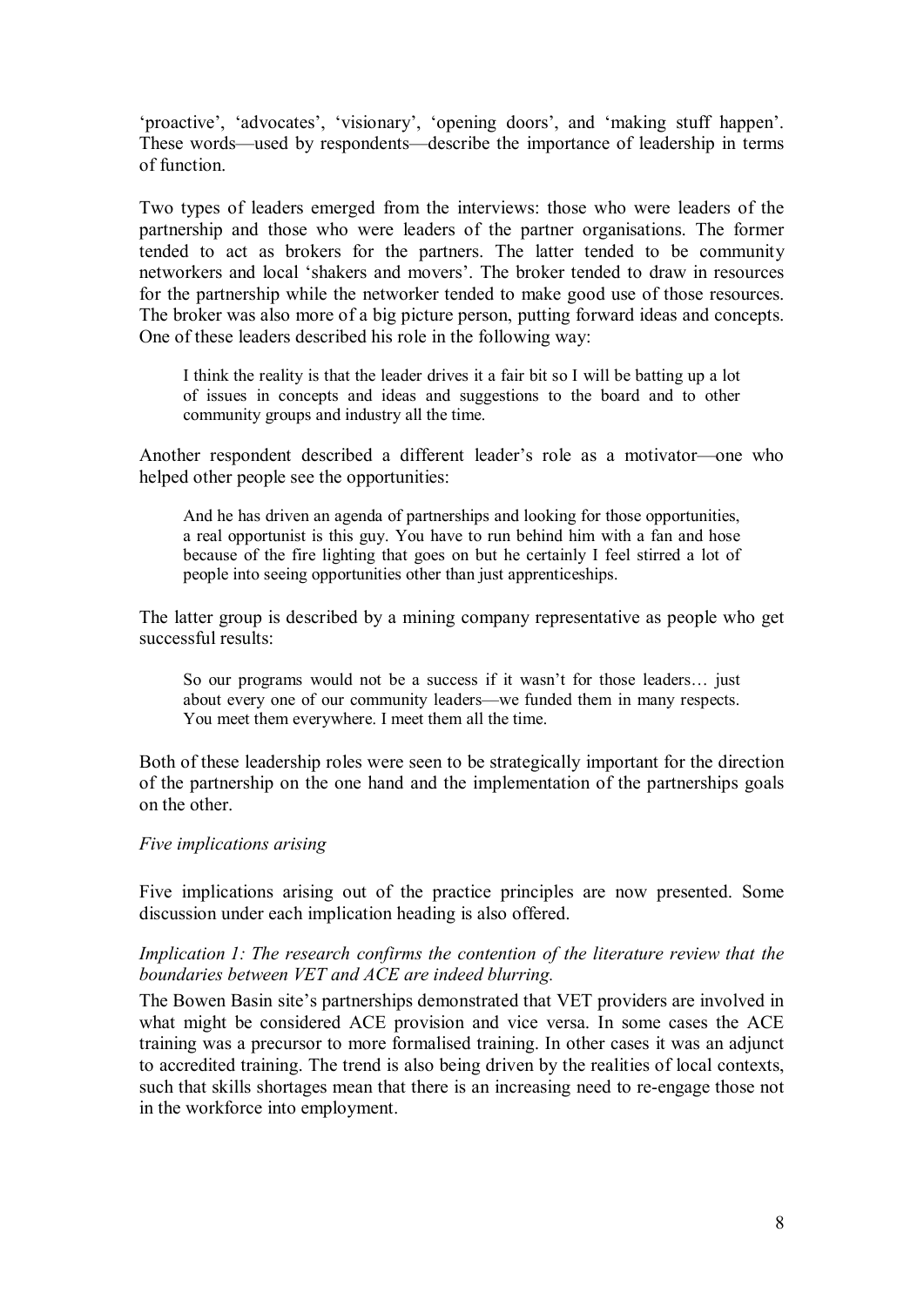*Implication 2: Also confirming the literature, most funding resources for VET/ACE partnerships are coming from VET oriented funding regimes with vocational criteria attached.*

Regardless of the form, the 'bucket of money' from which partnerships drew their financial resources had a vocational priority. The more 'ACE' oriented partnerships indicated that in order to survive they were often forced to provide training with a vocational pathway or outcome. Conversely, some of the more VET oriented providers, such as TAFE indicated that in order to meet the foundational needs and underpinning skills of some of the partnerships' client groups.

*Implication 3: The impetus for cooperation between the VET and 'ACE' providers is not coming from either of these groups. Rather partnerships are drawing in the required VET and ACE resources as needed.*

The evidence from the Bowen Basin suggests that VET and ACE providers do not naturally come together. Indeed there was potentially some tension between the two sectors, competing for the same bucket of funding, and in the case of TAFE, trying to make the most of their human resources and physical infrastructure. The nature of the partnerships reviewed suggests that the impetus for connections is coming from industry, government and regional development organisations because of the imperative for vocational outcomes (see Implication 1).

### *Implication 4 A key ingredient and outcome of effective partnerships appears to be 'trust'. This reflects the longevity and sustainability of the partnership, but is something that can be actively built.*

Within the context of relationship building, 'trust' was identified as both an outcome and an ingredient of effective VET/ACE partnerships. For most respondents it was more important than formal agreements as a factor contributing to partnerships' effectiveness. The findings suggest that this important aspect of partner relationships is something that leaders can intentionally foster to help achieve their goals. As an outcome, 'trust' is both an indicator of the longevity of the relationship and a factor that contributes to the incremental development and sustainability (particularly in terms of resourcing) of the partnership. The trust—and therefore partnership sustainability—is jeopardised however when trusted people are removed from the partnership or when partners place greater importance on bureaucratic process (e.g. sticking to rules and regulations) than on relationships. The trust that is built up between stakeholders of the partnerships also undergirds informal learnings that occur unintentionally, outside the expected or prescribed outcomes of the partnership.

### *Implication 5 Despite the relative strength of the region, partnerships are still vulnerable. These vulnerabilities are related mainly to human resources and dealing with bureaucracies.*

While the region was considered to be well-resourced, accessing and using resources strategically was considered to be important. A reliance on the wealth generated by the mining industry does add some vulnerability to the region—and was noted as an issue during the downturn of 2000-2001—but the key issue for resourcing at this time was identified as accessing the right people to do the tasks of partnerships. This is at least in part related to the relatively high mobility of the population and skills shortages. Conflict among personalities was identified as one thing that worked against some partnership outcomes, undermining trust.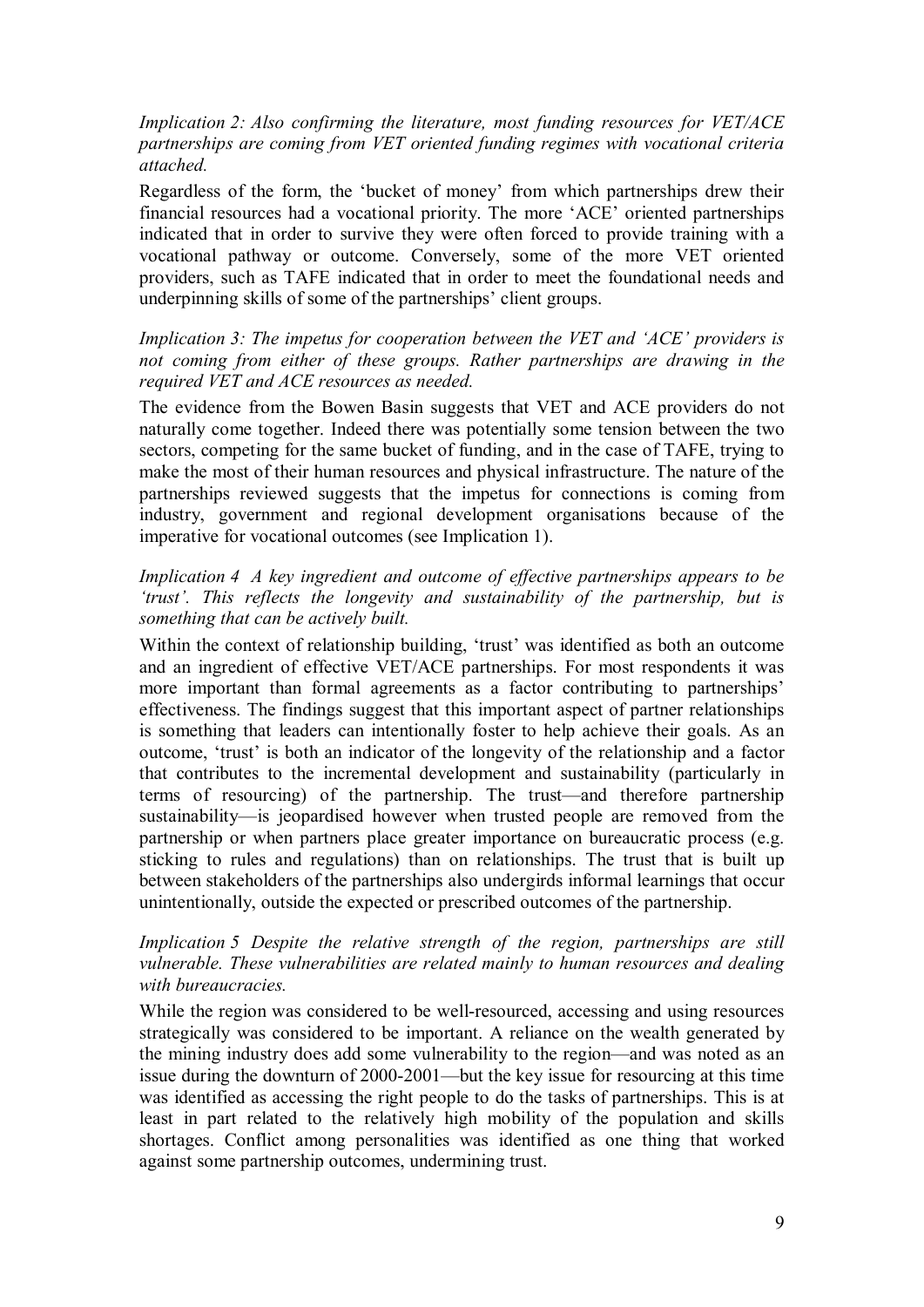#### **Conclusions**

Evidence from the Bowen Basin site presents a picture of a well-resourced learning environment with several examples of different ways that vocational and community oriented learning/training organisations work together for the good of the community and the region as a whole. The impetus for ACE/VET collaboration does not generally come from the training organisations themselves. Government, industry and regional development agencies are at the forefront of partnerships. Their agendas are not exclusively related to training but they demand a mix of learnings (formal and non-formal) that meet needs related primarily to the skills demands (particularly skills shortages) of the region. It is within this context that VET and ACE providers come together in the Bowen Basin region. In this case, if we see that the national VET rhetoric is about meeting skills needs for industry and regions then there is a strong connection between the rhetoric and reality. However, the results also point to the underpinning importance of trust and partner relationships without which the intended outcomes would be difficult to achieve. It would appear that much of the success described in the partnerships reviewed here is attributable to the trust and the concordant—though officially unrecognised—informal learnings that develop between the partner stakeholders.

*\* The authors acknowledge and thank Dr Pat Millar for her initial draft of the literature review component of this paper.*

#### **References**

- ANTA (1998). *A bridge to the future: Australia's national strategy for vocational education and training 1998-(2003).* Brisbane, Australian National Training Authority
- ANTA (2004). *Annual national report on the Australian vocational education and training system (2003).* Brisbane, Australian National Training Authority.
- Billett, S. Clemans, A. & Seddon, T. (2005). *Forming, developing and sustaining social partnerships*, Adelaide, NCVER.
- Birch, E-R. Kenyon, P. Koshy, P. & Wills-Johnson, N. (2003). *Exploring the social and economic impacts of adult and community education,* Leabrook, NCVER.
- BMA (2004). *Community Partnerships Program 2004 Review of Activities*, BHP Billiton Mitsubishi Alliance, Available online: <http://www.bmacoal.com/opencms/export/sites/bccom/bmacommunity/Final.pdf> [Accessed December 2005]
- Chapman, B. Watson, L. & Wheelahan, L. (2001). *From silos to seamlessness: Towards a crosssectoral funding model for postcompulsory education and training*, Discussion Paper No. 439, Centre for Economic Policy Research, Canberra, Australian National University.
- Clemans, A. Hartley, R. & Macrae, H. (2003). *ACE outcomes*, Adelaide, NCVER.
- Colley, H Hodgkinson, P & Malcolm, J (2003). *Informality and formality in learning: a report for the Learning and Skills Research Centre*, London, Learning and Skills Research Centre.
- Commonwealth of Australia (2005). *New Directions for Vocational Education and Training,* Canberra, Department of Education, Science and Training.
- CQANM (2002). Central Queensland Regional Growth Management Framework (2002). Rockhampton, CQ A New Millennium.
- CQRPAC (2002). *Central Queensland Regional Growth Management Framework*, Central Queensland Regional Planning Advisory Committee, Brisbane, (Queensland Department of) Local Government and Planning.
- Creswell, J. (2003). *Research design: Qualitative, Quantitative and Mixed Methods Approaches*, Second Edition, Thousand Oaks, CA, Sage.